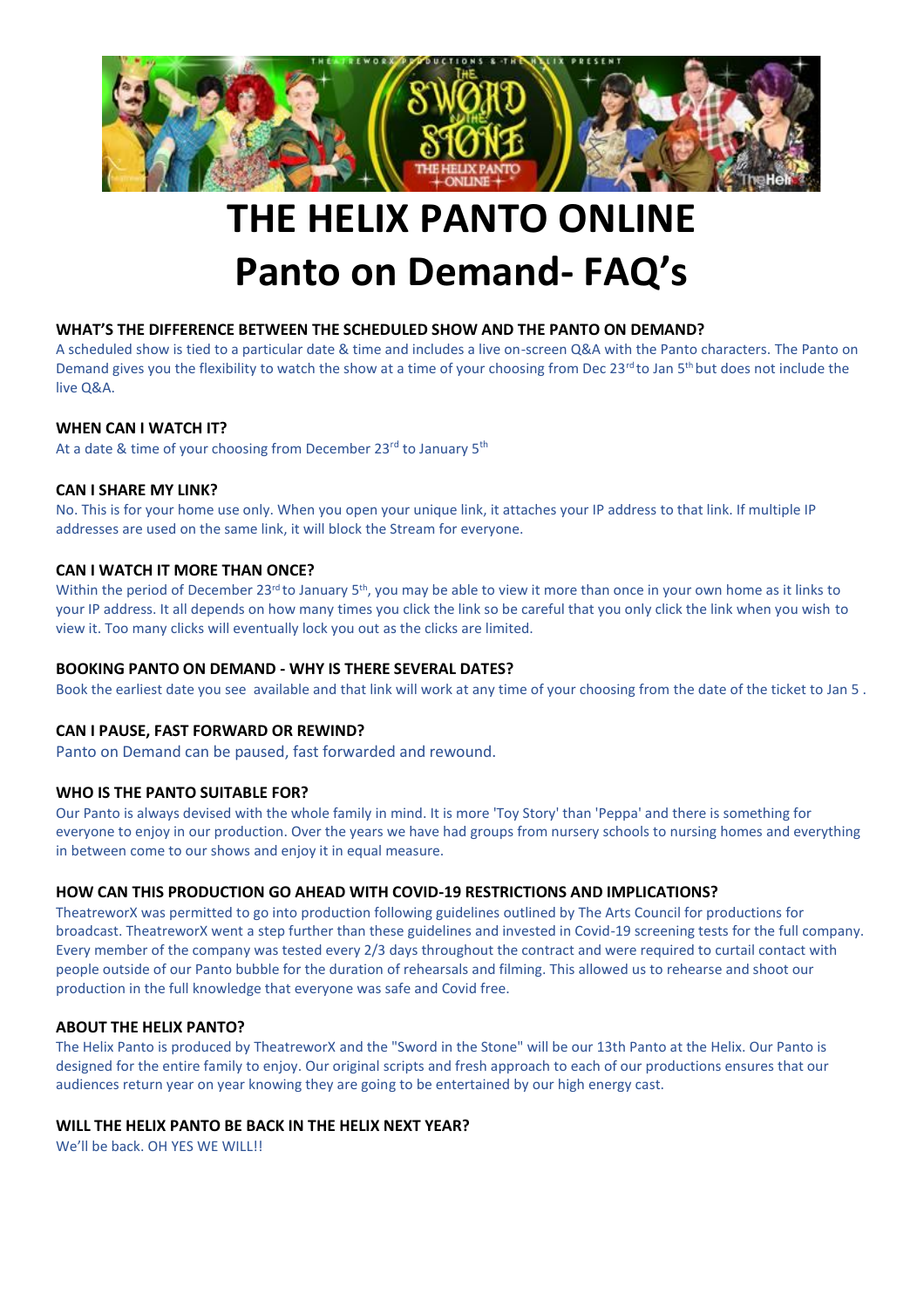

### **TECHNICAL FAQ'S**

#### **NB. CASTING ONTO TELEVISION IS THE RESPONSIBILTY OF THE VIEWER, NOT OF THE HELIX PANTO. WE HAVE ADVISED ON COMMON SET UPS BELOW, BUT THIS IS NOT EXHAUSTIVE AS THERE ARE MANY COMBINATIONS AND PERMUTATIONS OF USERS SET UPS.**

#### **THOUGH WE WILL DO OUR BEST TO SUPPORT YOU, OUR TECH SUPPORT LINE IS THERE TO HELP WITH PROBLEMS WITH ACCESSBILITY OF THE LINK, NOT OF YOUR VIEWING SET UP.**

#### **WHAT DO I NEED TO PLAY THE STREAM?**

You can play the stream on any device once it is connected to the internet. Simply click on the link and it will open. However, for the best viewing experience, we would suggest playing on a TV or a projector.

#### **IS THE LINK COMPATIBLE WITH MOBILE PHONES, LAPTOP, CHROMECAST, APPLE TV, SMART TV, ETC.?**

Yes. The Stream can be watched on all devices; however, Chromecast is not supported directly, but see here a workaround on youtube that has helped some people; https://youtu.be/ UH\_7y6G1Ng.

Also, some smart TV's may require you to Sign Up and login t[o www.vimeo.com](http://www.vimeo.com/) on your Smart TV (it takes less than a minute)

#### **WHAT DO I NEED TO PLAY THE STREAM?**

You can play the stream on any device once it is connected to the internet. Simply click on the link and it will open. However, for the best viewing experience, we would suggest playing on a TV or a projector.

#### **HOW CAN I PLAY THE PANTO ON MY TV?**

#### **1. IF YOU HAVE A SMART TV**

A smart TV can connect to the internet to access content, so either;

1. Add your email to your Smart TV & Click the link that you received in your confirmation email from the Helix Box **Office** 

Or 2) Type your unique Link Details in to your web browser (suggest Copy & Paste!!) note: If it doesn't play, some smart TV's may require you to set up an account & login t[o www.vimeo.com](http://www.vimeo.com/) (don't worry, it takes less than a minute)

#### **2. CASTING**

If you have Apple TV, Chromecast or Roku (or similar).

- 1. The process should be similar for all: Choose a video on your device and click share for it to appear on your TV.
- 2. **Chromecast** is not supported directly and may need a work-around. See following Youtube link;
	- [https://youtu.be/\\_UH\\_7y6G1Ng](https://youtu.be/_UH_7y6G1Ng)

#### **3. CONNECT WITH A HDMI CABLE**

Most TV's 10 years & younger should have an extra HDMI input on the back or side so manually connect a cable between your laptop to your television.

- 1. Pick up a spare HDMI cable from a friend or shop (they're not expensive)
- 2. Connect your laptop to your TV
- 3. Use your TV remote to change the Source or Input to the one designated for your computer
- 4. Use your computer trackpad or mouse to click Play on the Stream. It will play on your TV, too.

#### **4. CASTING DIRECT TO A SMART TV;**

SOME Smart TVs today let you transmit or mirror Streams from your laptop, smartphone or tablet. The setup depends on the kind of TV you have. Just make sure the device that has the Stream you want to cast is connected to the same Wi-Fi network as your Smart TV, and you can share your screen with it.

### **5. HERE'S A LITTLE VIDEO THAT MIGHT HELP;**

<https://youtu.be/jRDO1pYaMwE>